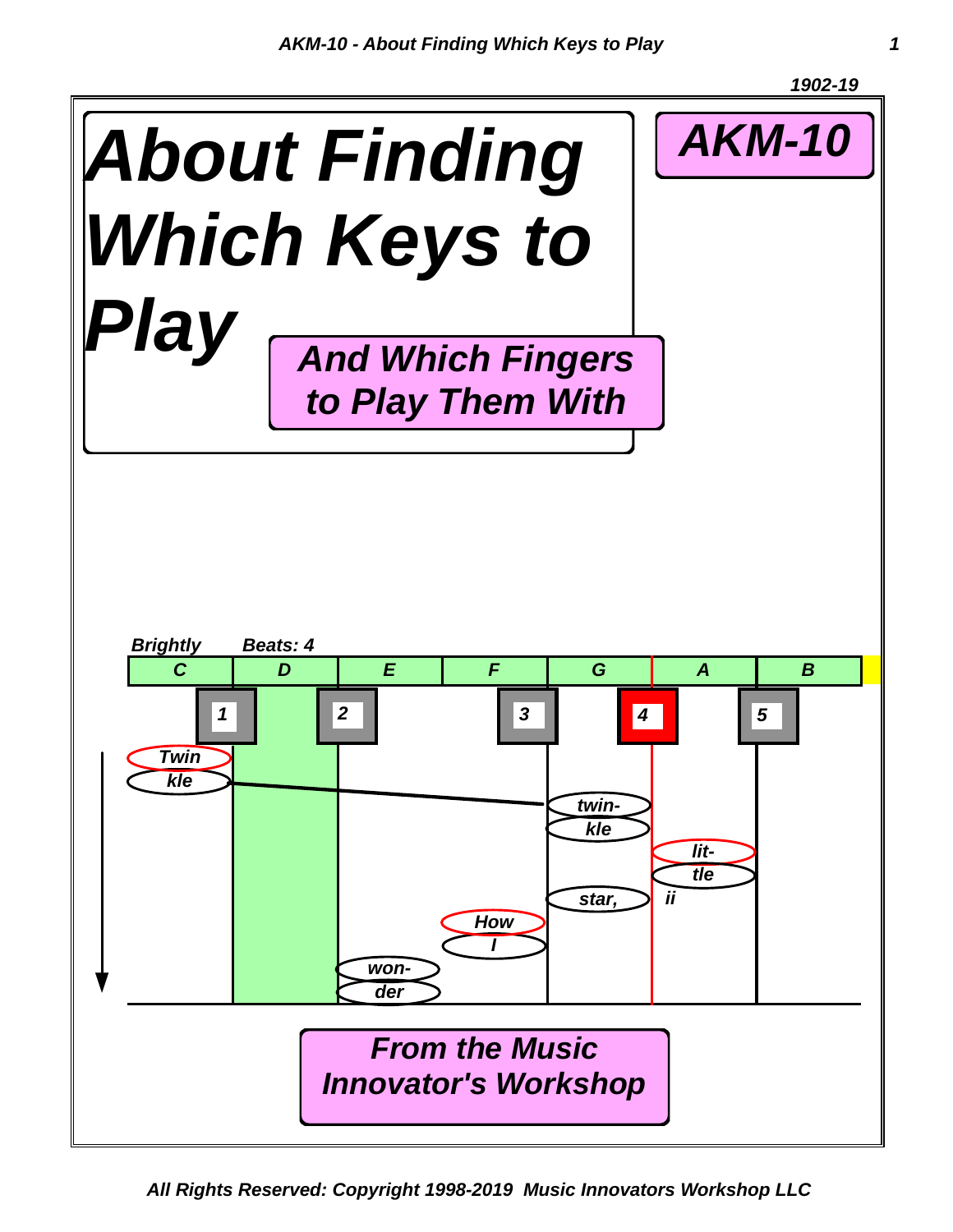*select a key, and select a finger several times every second. movement - even for a fairly slow piece. This means that one must be able to read a note, enough to play the tune as it should sound. And indeed, this must be a very rapid find and play the key, but it must be with an appropriate finger, and it must be done fast to play the music with the proper rhythm and tempo. Not only does the pianist need to diagrams and then (1) FIND a matching key (2) with an appropriate finger (3) fast enough SHOW you which keys to play. The multi-faceted challenge is learning to read the mastered when learning to play the piano. The key diagrams and maps are designed to INTRODUCTION - This unit focuses on the first of many skills that must be*

*unit is focused entirely on one-note-at-a-time melodies. melodies provides the basis for playing several notes at a time. The discussion in this basic movement on the keyboard - but it is much more advanced. Learning to play movement on the keyboard. Learning to play several notes at the same time is also a melodies. Finding the next key when playing a melody is a major challenge and is a basic Focus on Melodies. This unit focuses on finding keys on the keyboard for playing*

*more difficult. make finding keys very easy if it weren't for several factors that make finding the keys fairly easy to KNOW which keys you are to play. This simple matching process would how the notes on a key diagram match the keys that you play on the keyboard, making it About The Diagrams on the Next Page. These diagrams are a reminder of*

*in the notation. Of course, fast music can't be played this way at all. and down at the keys while playing from sheet music, constantly risk losing their places can look at their notation while playing. But pianists who constantly look up at the notes problem. Singers don't have this problem. Violinists, cellists, fluteists, and clarinetists all SAME TIME! This is huge. None of the other major instruments is saddled with this The Visual Dilemma. YOU CAN'T LOOK AT THE KEYS AND THE NOTES AT THE*

*different location, and do this frequently with rapid movements. physically break contact with the instrument, with the hands moving to an entirely there is on most other instruments. On the keyboard, the fingers frequently must keyboard. This also is huge. There is no fixed position for the hands on the keyboard as players of other instruments is that the hands must constantly find new locations on the Losing Contact With the Keys. Another challenge for the pianist, not faced by*

*rest. what you need to know. The time that you spend practicing the piano wil help with the the keyboard while you are looking at the notes. The following pages will provide you with of the solution is learning to find the keys without looking at the keyboard by visualizing study. A large part of the solution is learning the language of the keyboard. Another part with the information that you need to meet this challenge at the beginning of your piano enough to play a melody with the proper rhythm. The following pages will provide you play requires a good bit of knowledge and practice before one can find the keys quickly A Major Challenge. What this all amounts to is that learning to find which keys to*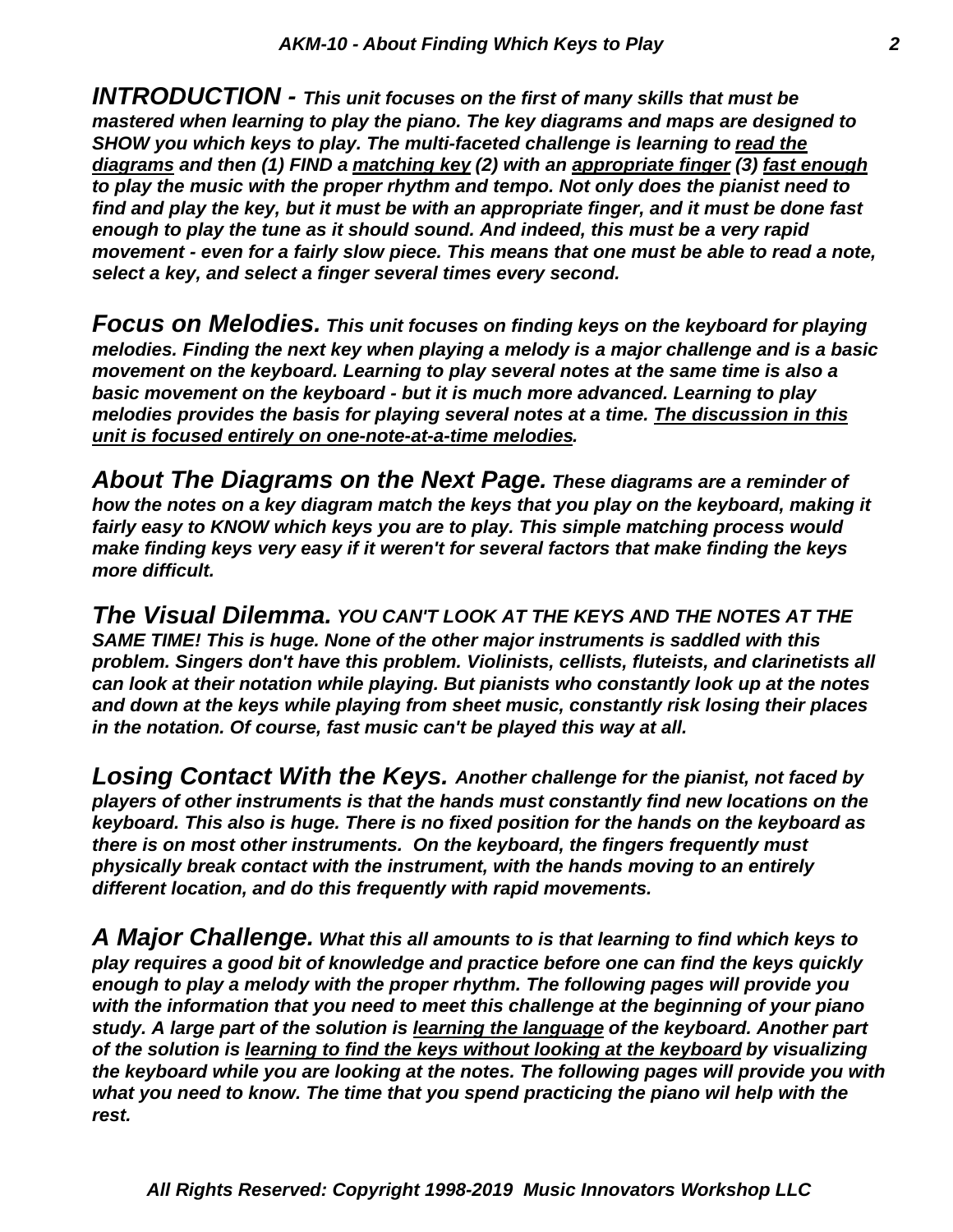### *Key Diagram Sheet Music Compared With a Diagram of the Keyboard*

#### *Key Diagram Sheet Music*

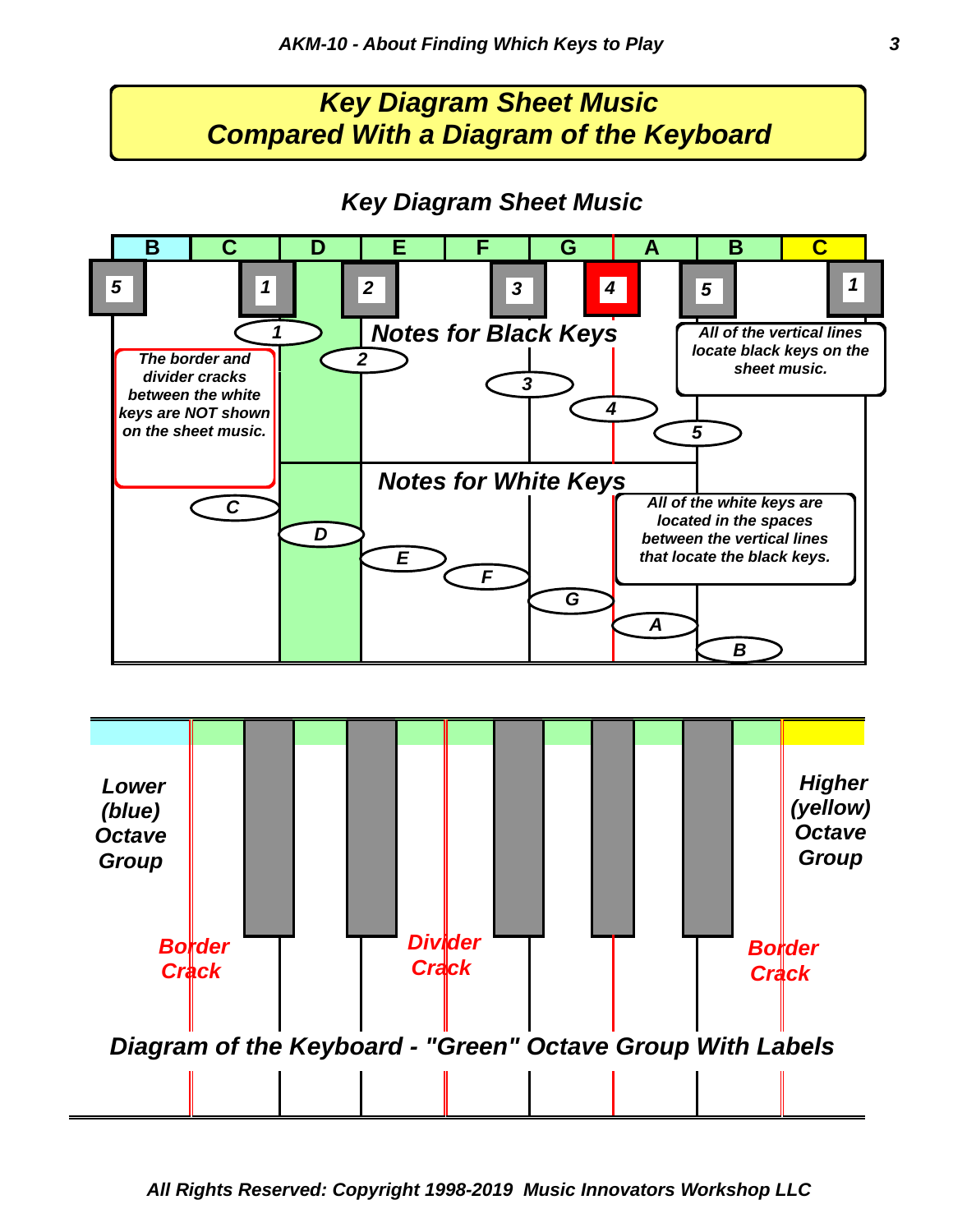

#### *Directions*

*It is easy to get confused by the directions on the keyboard. We all have learned what "up" and "down" mean. BUT - that's NOT what they mean on the keyboard. This is also true for "high, higher, low, and lower."*

*On the keyboard, these words all refer to the SOUNDS played by the keys. And to get the higher sounds on the keyboard, we must go to the RIGHT; to get the lower sounds we must go to the LEFT.*

*The LOWEST sound is played by the A key at the far LEFT end of the keyboard, and the HIGHEST sound is played by the C Key at the far RIGHT end of the keyboard.*

*Therefore, all movement on the keyboard in the direction of that lowest A key is going DOWN to a LOWER key. All movement in the direction of the highest C key is going UP to a HIGHER key.*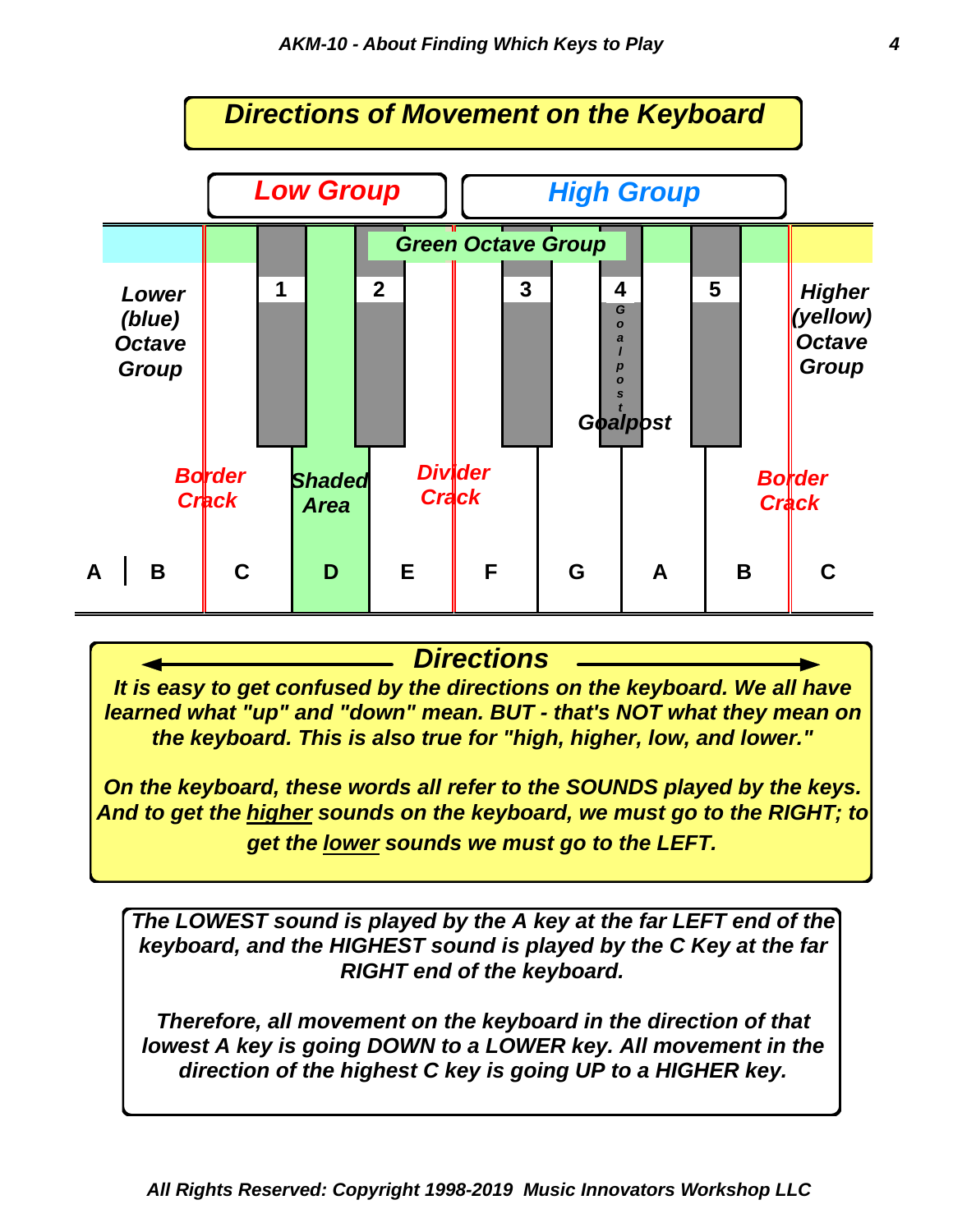



*This chart shows notes for all of the white keys of the piano keyboard.*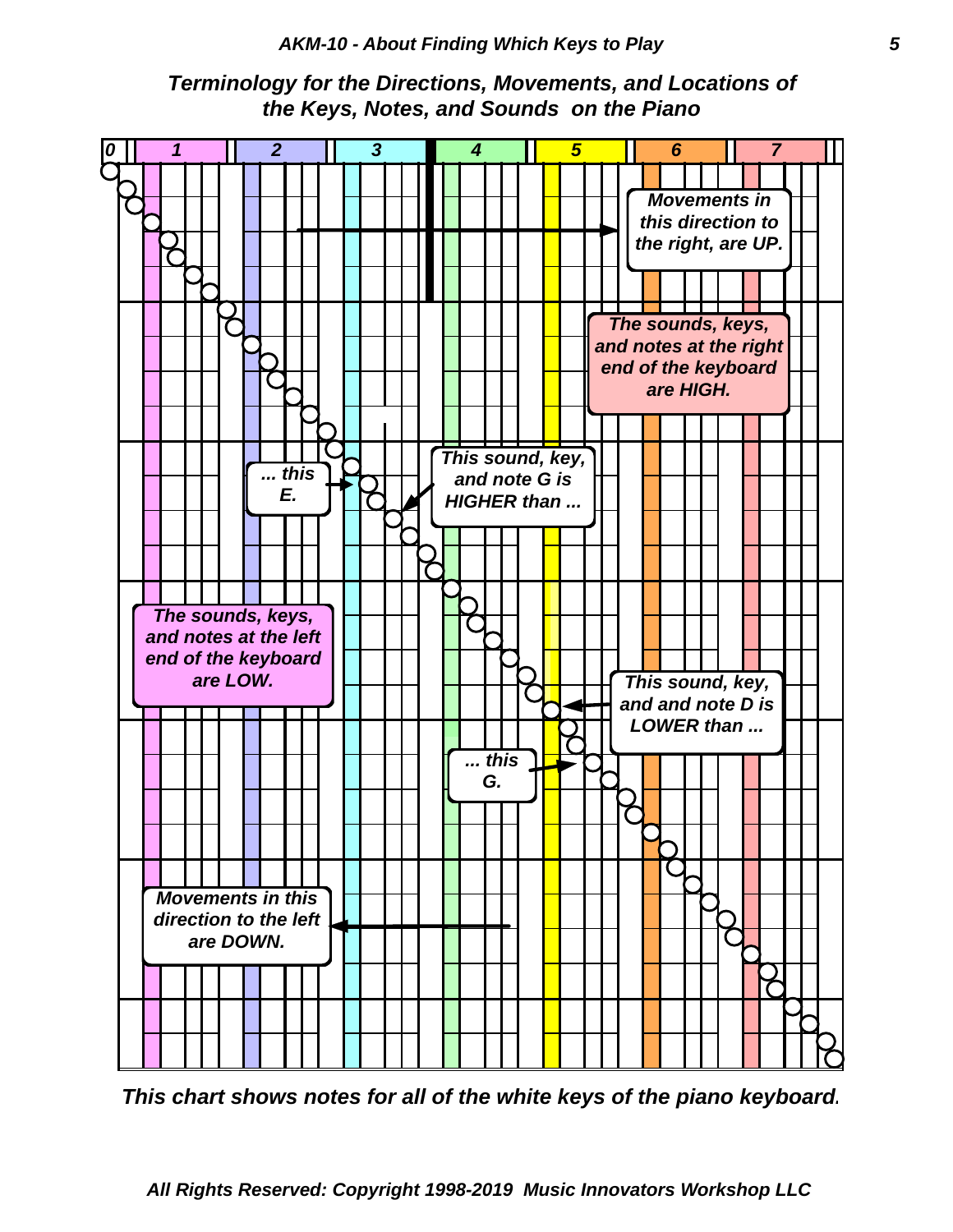# *Finding a White Key Using a Neighboring Black Key*

*This is a good way for students to find the white keys on the keyboard before learning to name the 7 white keys. (The addresses of the 5 black keys can be learned much more quickly than the names of the 7 white keys.)*

*Everyone needs to be aware that the BLACK keys are the GUIDEPOSTS that make it possible to identify and locate individual WHITE keys on the keyboard. This identification takes place both by sight and by touch.*

*C - Below 1*

*D - Above 1 (or Below 2; Between 1 and 2)*

*E - Above 2*

*F - Below 3*

*G - Above 3 (or Below 4; Between 3 and 4)*

*A - Above 4; (or Below 5; Between 4 and 5)*

*B - Above 5*

*C - Below 1*

*Knowing the NAME of the white note is not required for finding a key in this way.*



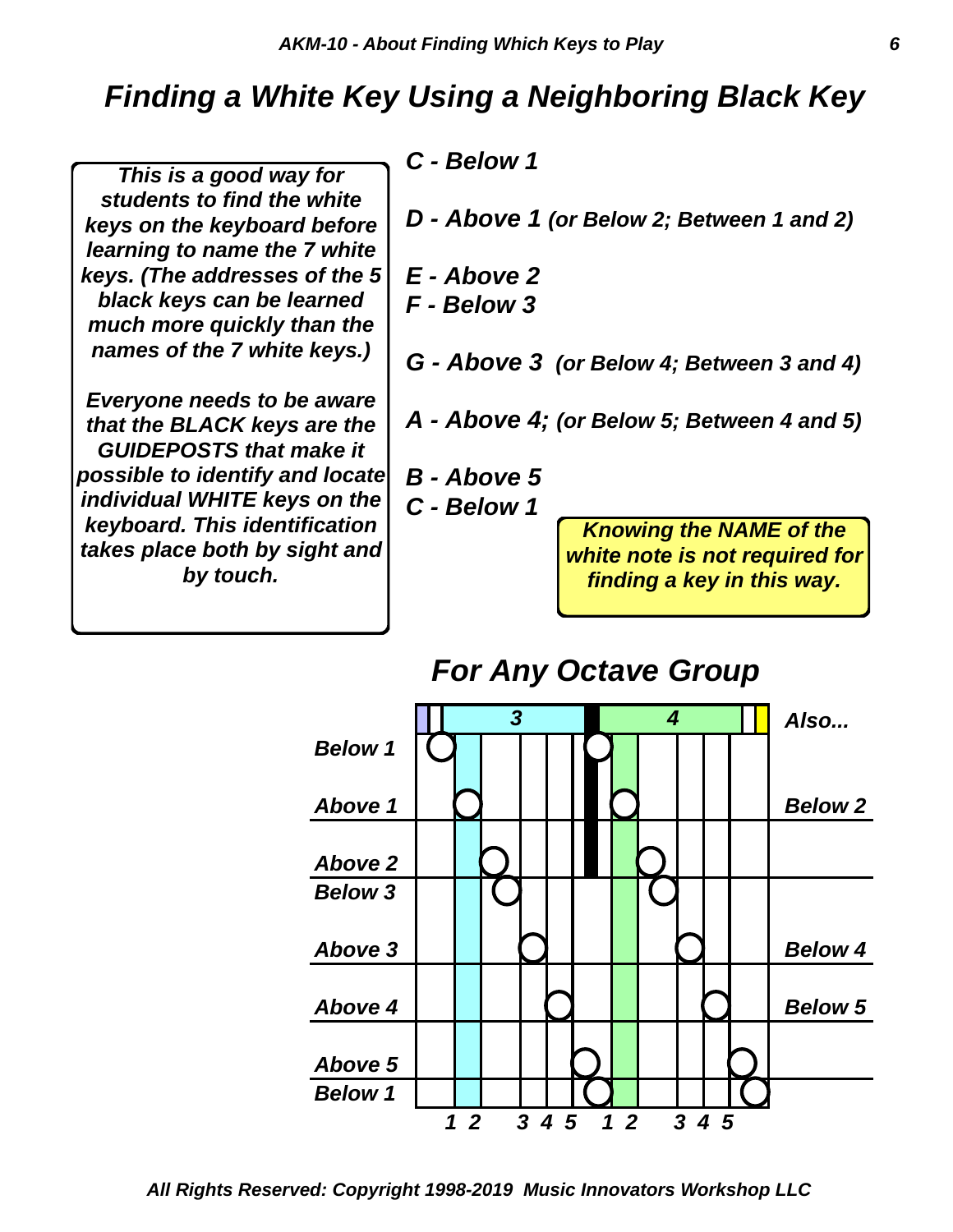### *Finding Keys With Names and Addresses*

*You are already aware that you can find keys on the keyboard by matching keys with the note locations on the key diagrams. An additional way of finding keys on the keyboard is to match the keys with the names or addresses of the notes on the key diagrams as indicated below. In each octave group there are only 5 black key addresses to learn (12345). Also, there are only 7 white key names to learn (ABCDEFG). (These same names and addresses appear in all 7 octave groups.)*



*Keyboard Diagram Sheet Music*

*Diagram of the Keyboard - "Green" Octave Group*



*All Rights Reserved: Copyright 1998-2019 Music Innovators Workshop LLC*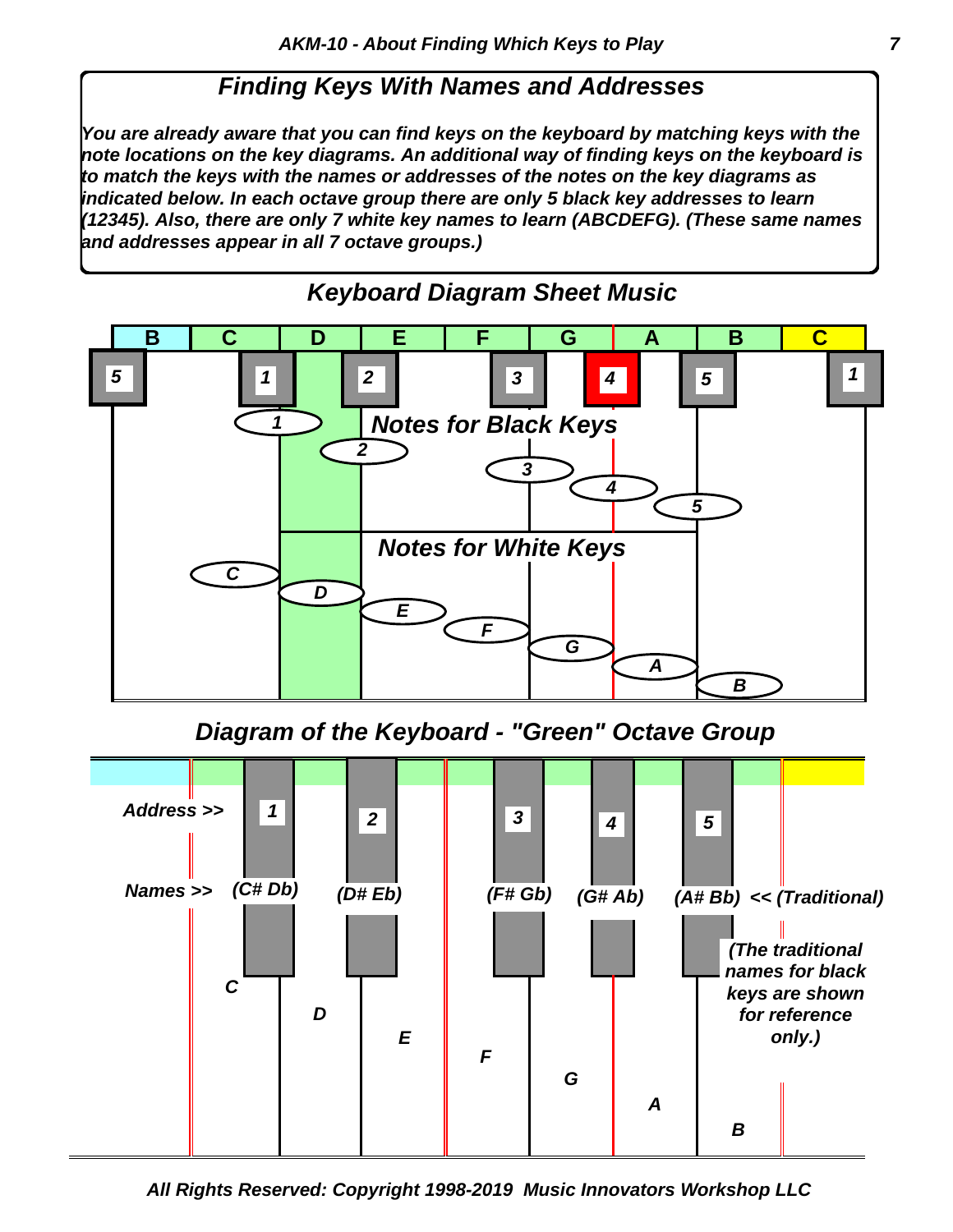*melody. considering how quickly one must find the keys to play a melody - even a slow 88 keys on the piano, and this does seem like a very dificult or impossible task find the keys fast enough to play a melody with the proper rhythm? There are About Finding the Keys on the Keyboard. How can one*

*we want to play. grouping of the sounds that makes it possible to play the fastest melodies that groups of sounds - small groups, medium groups, and large groups. It is the individual keys that make up a melody. We must now turn our attention to this focus. After all, you can't play the piano until you are able to find the concentrating on the individual keys. However, one can't avoid beginning with octave group. It would indeed be a difficult task to play a fast melody by individual keys on the keyboard - with the focus on keys in an individual Groups of Sounds. Until now we have been focusing on how to find*

*that we want to consider, and learn to play. considered to be random noise. Therefore, it is desirable patterns of sound sounds on a keyboard (not the random sounds of nature) are mostly A grouping of random sounds is not perceived as music; rather random important. We like to group sounds into patterns that we recognize as MUSIC. essential, it is not just the grouping of these sounds into patterns that is The Importance of Patterns. Although the grouping of sounds is*

*play, quickly enough to play the rhythms called for in the musical scores. and maps, and are what make it possible for us to find the keys that we want to play. Each of these physical patterns is visually matched by the key diagrams groupings, all of which enable us to make the musical patterns that we love to pattern of its own. The patterns of the keys on the piano come in several major focus, because it is grand pattern maker of sound with a physical first are not the patterns in sound. We will begin with the keyboard as our The Kinds of Patterns. The patterns that we must deal with*

*keys in each octave group. exactly the same way - reducing by 7 fold the task of finding each of the 12 the the keyboard. This grouping makes it possible to find the keys in each group in labels placed on the keyboard reflecting the patterns of the octave groups on numbers from 1 to 7. The colors appear on the key maps and are shown on colors of the rainbow, by their locations next to each other, and by their and helpful pattern). The groups are distinguished from each other by the types of music. Each group has identical key names (an incredibly important previous group, and together they cover the full sound spectrum needed for all patterns. From left to right, each group sounds an octave higher than the groups is shown on the next page. All of these 7 groups have identical key keyboard is the octave group pattern. A (folded up) diagram of the 7 octave The Octave Groups. The foundation for locating the keys on the*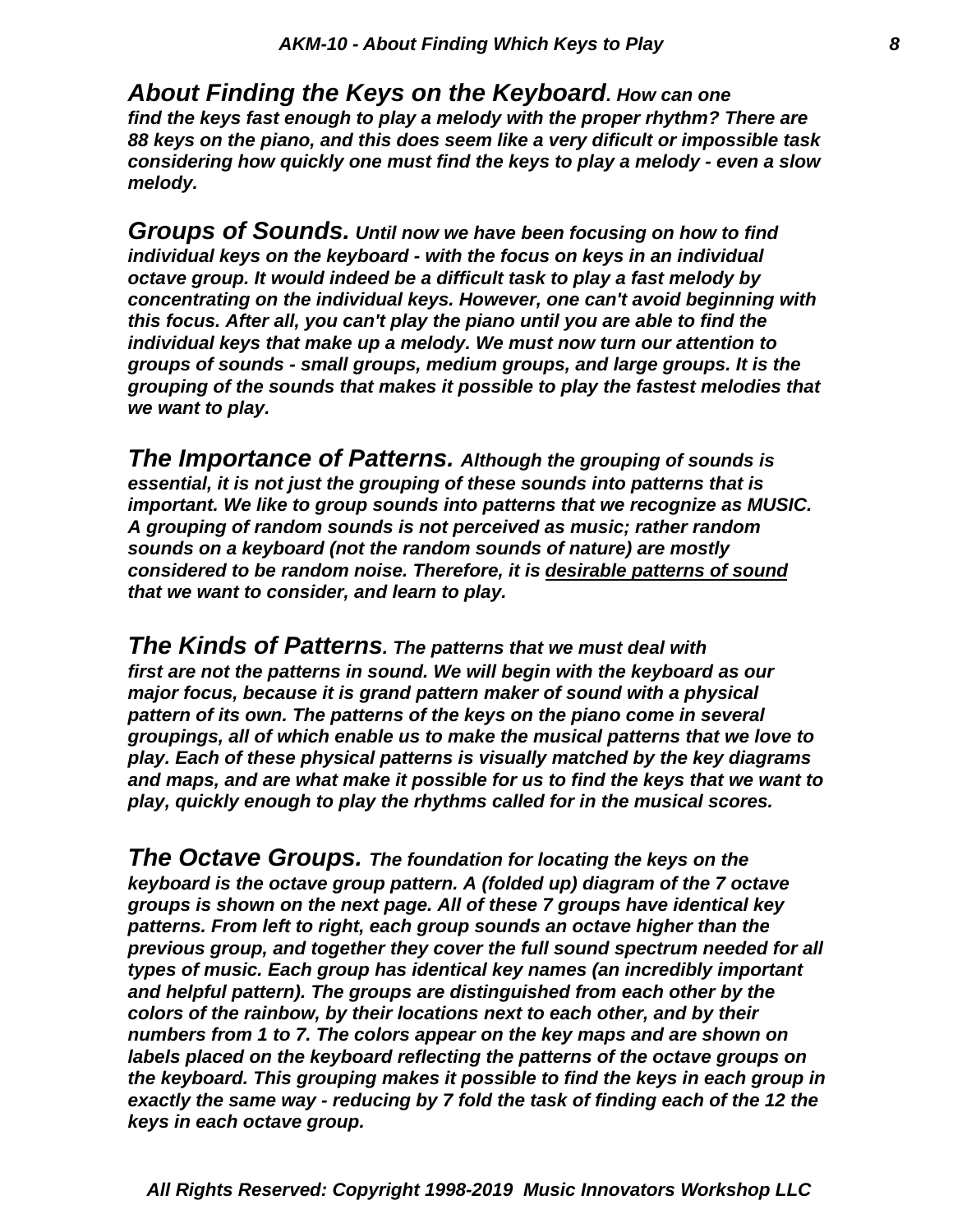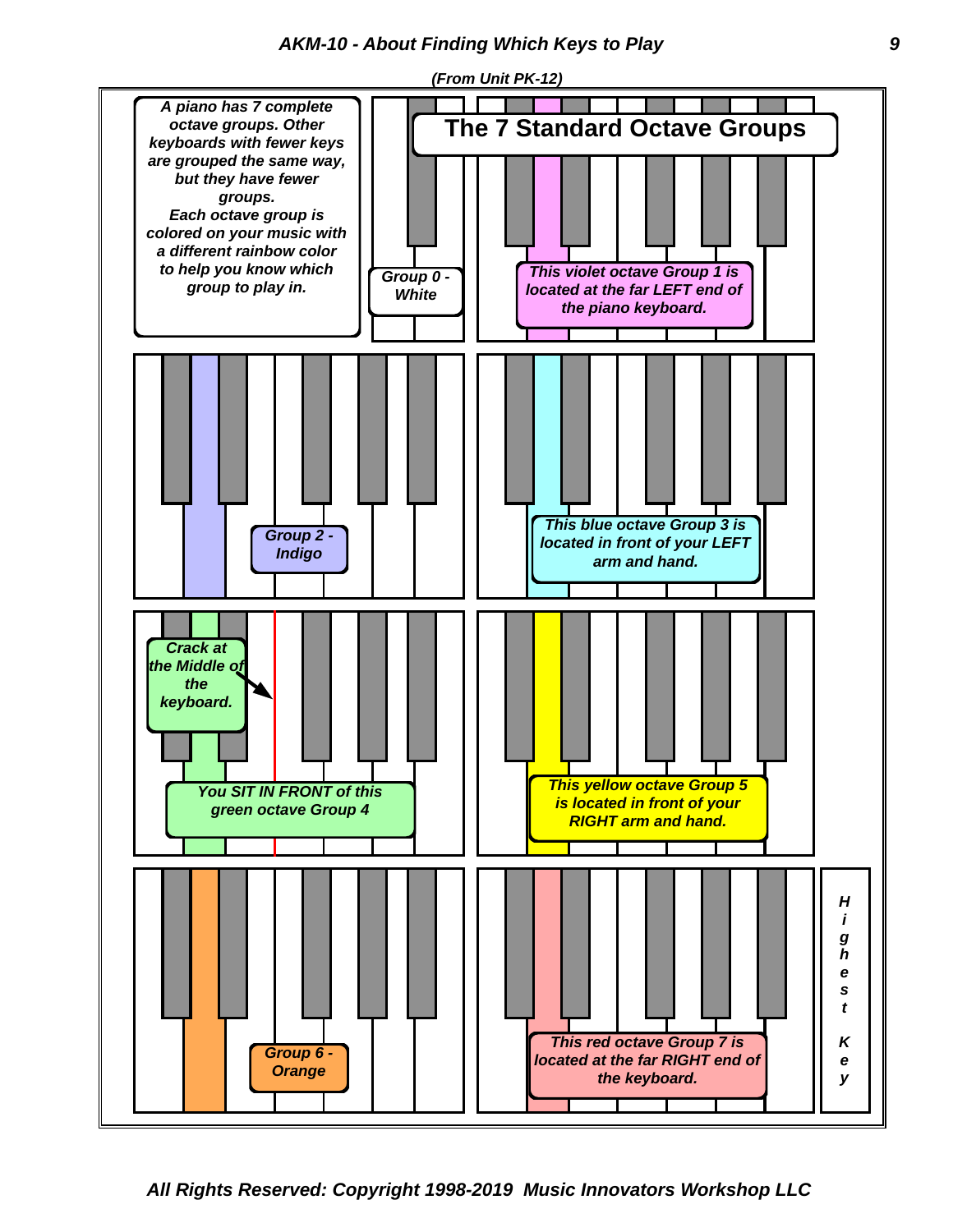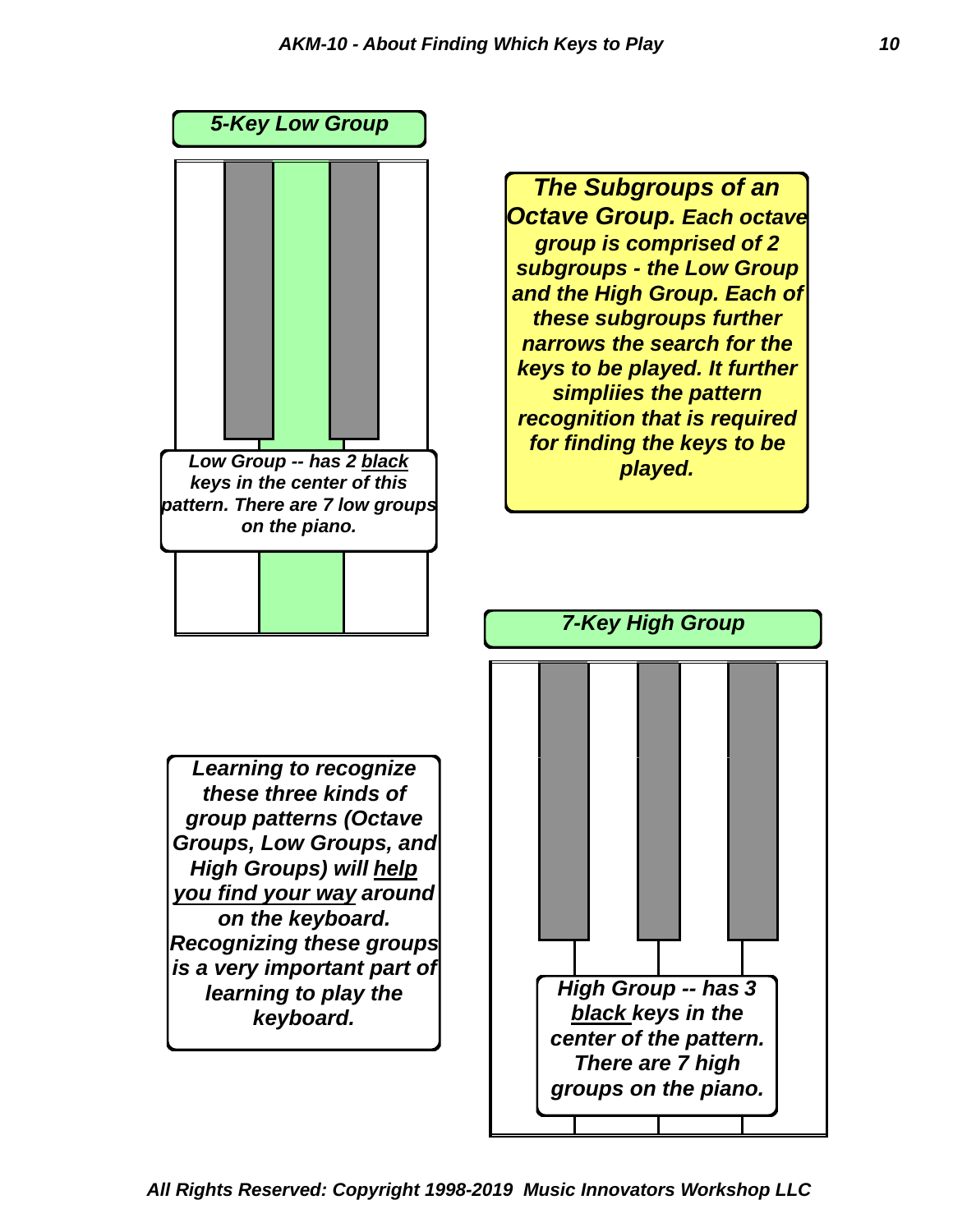# *About the Hands, Fingers, and Fingering*

*select one of your ten fingers to play it. Selecting a finger can't be avoided because you can't play the chosen key until you a finger. Which finger? There are ten fingers to choose from. Which hand do you use? After You Find Which Key to Play... The first thing that you do is play it with*

*needs to go. often matters a lot. You need to select the finger based on where your NEXT finger finger you wil use. Sometimes it doesn't matter, but often it does matter. Actually, it choice about which hand and which finger to use. Often, you don't think about which Which Finger to Use. Every time that you identify a key to play, you make a*

*NEVER above or below the note (to avoid confusion over which note the number is for). be aware that on key maps, finger numbers are ALWAYS placed NEXT TO the note be for the next few notes to be played. To get your finger on the right key, you need to called "fingering." Fingering is how we place the hands and fingers where they need to finger numbers to show you which finger to use. Placing a finger number by the note is the music wants to tell you which finger to use next. This, of course, is why we have needed to play the melody. Which finger is used next? Often the composer or editor of Where the Next Finger Goes. This depends entirely on the pattern of keys*

*playing the next few keys! the reason for placing the finger is actually to move your hand in the right place for in a certain place locates your other 4 fingers close to the key just played. Most often, finger number indicates also puts your HAND in a certain place. And having your hand to use to play a note. But it also has a broader effect. Placing your finger where the "Fingering" Places Your Whole Hand. Fingering does tell you which finger*

*The Standard Finger Numbers. These are shown in the chart below.*

*hand; up for the right hand. your fingers going in oppostie directions when starting at the thumbs - down for the left Notice that the numbers start with the thumbs as number 1. This numbering system has*



### *Finger Numbers*

*All Rights Reserved: Copyright 1998-2019 Music Innovators Workshop LLC*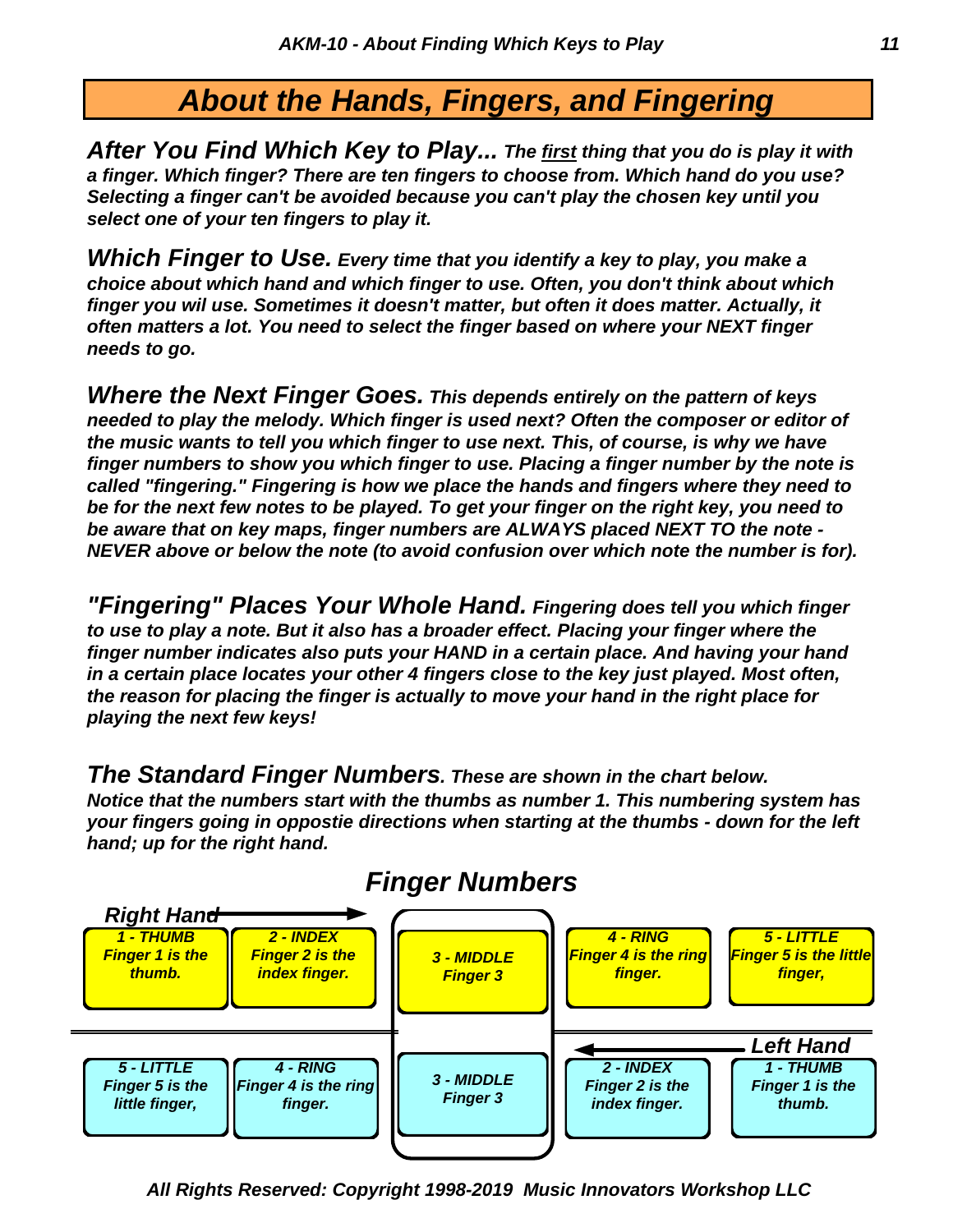# **Connecting Keys, Fingers, and Patterns**

*The 5-Finger Positions. These positions place the 5 fingers of a hand over 5 adjacent white keys on the keyboard. You might call this the basic playing position for playing melodies on a keyboard. It works for both hands (separately, of course). This works because most keys of melodies are played in groups of nearby keys, not as separate entities. What this does is make it possible to keep a hand in a fixed location for a short period of time. And this makes it easy for you to keep track of where your fingers are, and avoids frequent movements of your hands to the left and right.*

*In the Example. You can see the 5-finger positions in action. In this 28 note example, the 2 hands are put in place when they play their first notes. They remain in place for the entire 28 notes! Not a single move to a new location. You can see why the 5-finger position is used almost universally in beginning piano courses. Not only that, but it is the foundation for playing nearly all keyboard melodies. When both hands in 5-finger positions are placed with the thumbs next to each other - the result is referred to as a 10-finger position, as in the present example.*

*.*

#### *Twinkle, Twinkle Little Star*



*ALL of the left hand notes are colored PINK, and all of the right hand notes are white.*

*instead of white keys, thus making the position a bit more difficult to learn. on the keyboard. In this position, one or more fingers are sometimes placed on black keys way is a major challenge for many students. Yet, it is an essential position for finding keys 5 adjacent white keys at any location on the keyboard. Keeping the fingers spaced in this develop. The position is not fixed in any given location, but the 5 fingers are spaced to fit the fingers in the 5-finger position over 5 adjacent white keys is an important skill to About. Although there is no fixed position for the hands on the keyboard, the spacing of*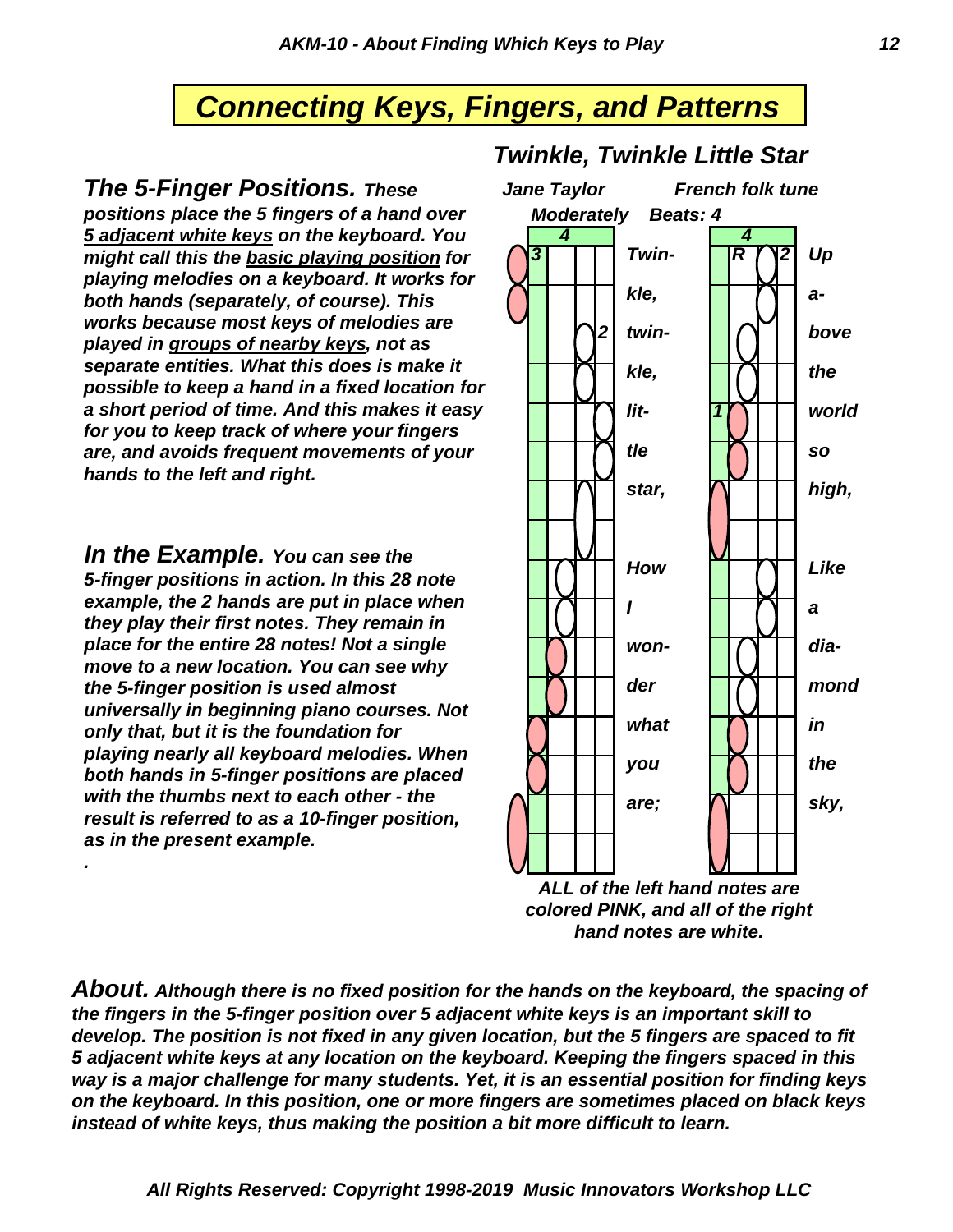## *The 5-Finger and 10-Finger Postions* .

#### *Locations of These*

*Positions. As indicated on the previous page, the 5-finger positions may be located anywhere on the keyboard to help one find keys quickly and easily by the way that they are grouped. It should be understood that hands and fingers will often move in and out of these positions as dictated by which keys need to be played. Many melodies with a small range of notes, however, can be played in their entirety without moving either hand to a new location - as shown on this page and the previous one. Also, as you can see in the example, black keys can often take the places of white keys in a 5-finger position.*

#### *Finding These Positions.*

*Exercises and pieces for beginners normally are clearly marked so that the hands will be placed in these positions. The beginning of each 5-Finger position will be indicated with a finger number. As a student advances he or she will learn to recognize the patterns in the notation and will place the fingers accordingly.*



*10-Finger Position. The left hand notes are PINK - the right hand notes are white.*

*The 10 Finger Positions - A Special Case. These positions are used to help beginners get started playing without needing to change positions while playing an exercise or song. The two thumbs are placed at or near the middle of the range of keys for the piece, and the hands are each placed in a 5-finger position. This 10-finger position is used only when the range of the piece falls within the range of the 2 adjacent 5-finger positions. The pieces notated on this present page and the previous page are examples of the 10-finger position -- played with 2 adjacent 5-finger positions.*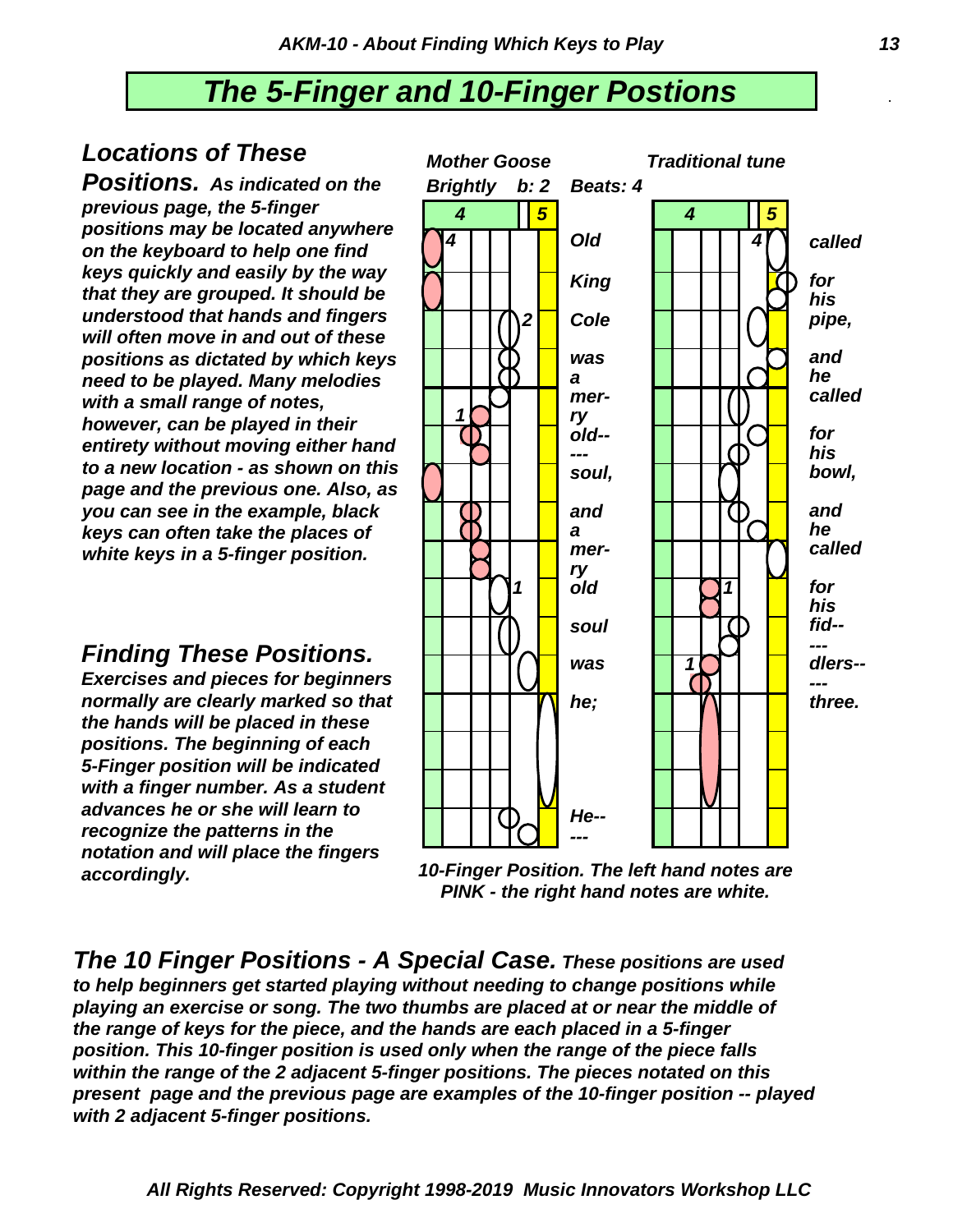### *The 5-Finger Colored Version - v5FC* .

*About the 5FC Version. This multi-colored version of the 5-Finger position shows when the hand remains in place and when it must move to a new location. The notes of a single color identify each 5-finger position. Each COLOR CHANGE signals that the hand needs to be moved to a new location. This color change gives the player advance notice of when the hand must move to a new location. Each new hand position begins with a finger number. Notes are not located in a 5-finger position are white.*

*Beside signaling each move to a new position, the color groups make it easy to see how long the hand is to REMAIN in the present 5-finger position. (Note that the colors of the notes have no meaning other than to show the groupings of the keys.)*



*This is a v5FC version of the song fragment shown on the previous page, except that this version is fingered for the right hand.*

*We especially like this version because we like the pastel colors and believe that the color groupings make the melodies a bit easier to read and play.*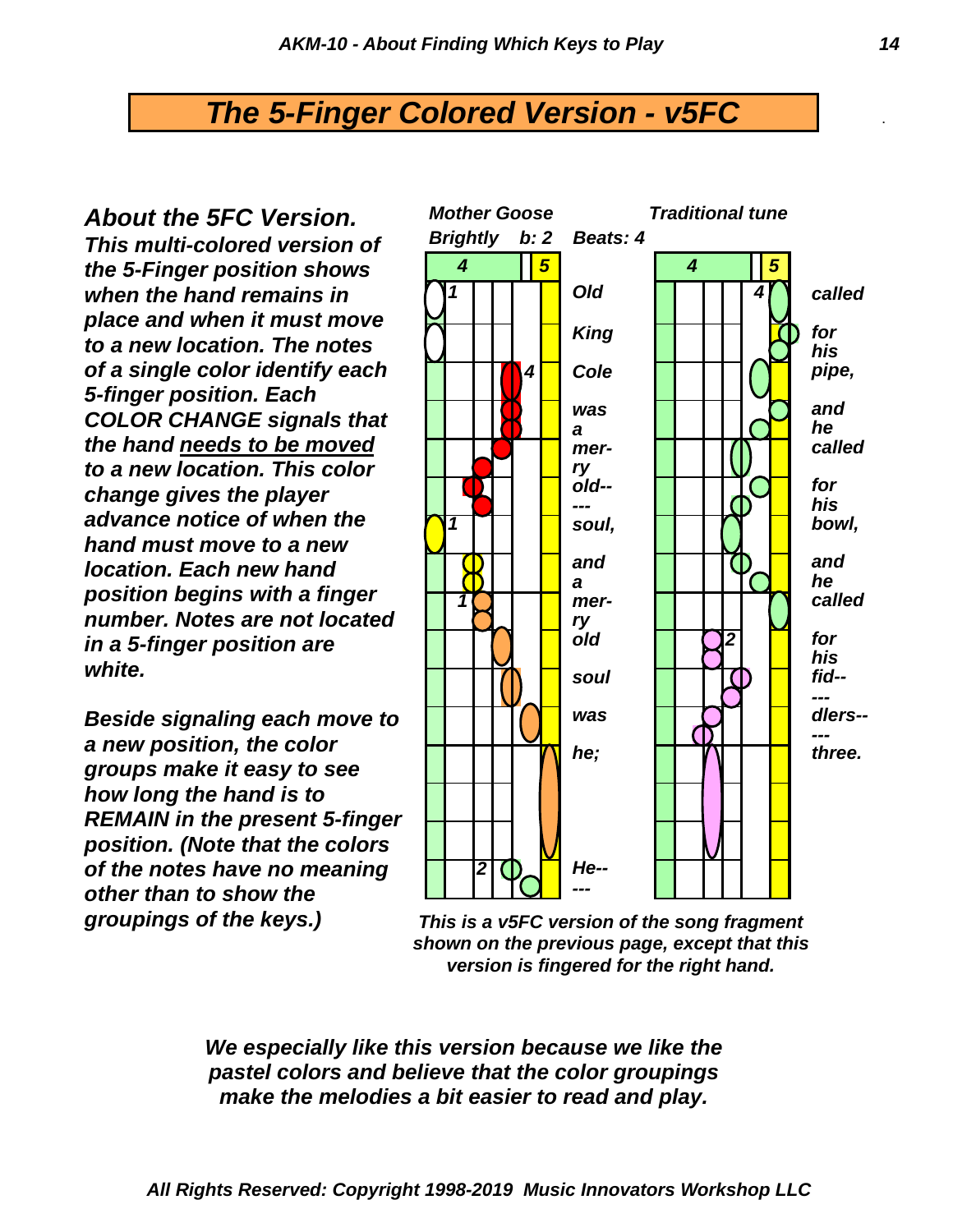# *O Come All Ye Faithful*

*Canon Frederick Oakeley Traditional tune*

*Here is another example of the 5-finger colored version.*